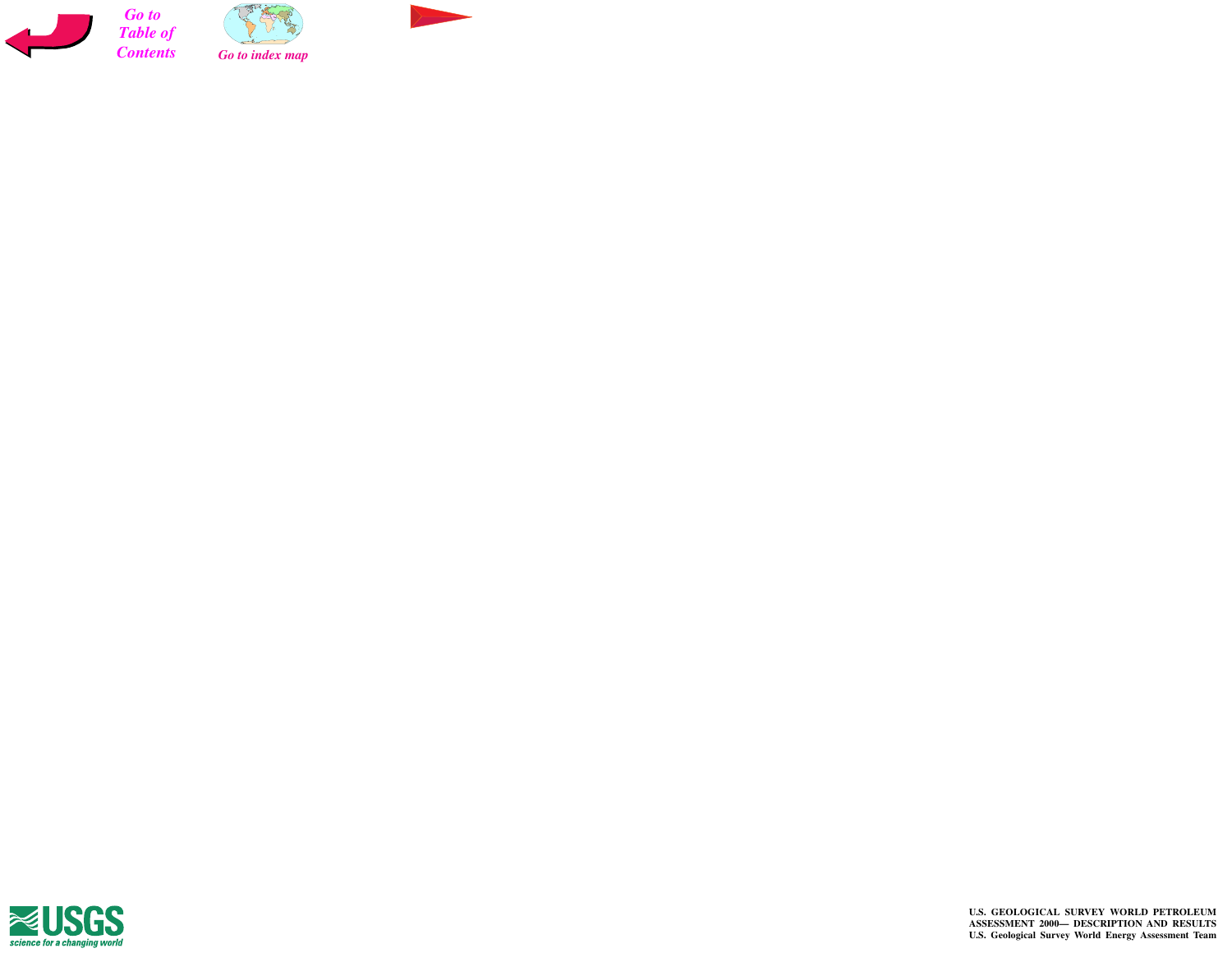

## **World Undiscovered Assessment Results Summary**

[MMBO, million barrels of oil. BCFG, billion cubic feet of gas. MMBNGL, million barrels of natural gas liquids. Prob., probability (including both geologic and accessibility probabilities) of at least one field equal to or greater than the minimum assessed field size. Results shown are fully risked estimates. For gas fields, all liquids are included under the NGL (natural gas liquids) category. F95 represents a 95 percent chance of at least the amount tabulated. Other fractiles are defined similarly. Fractiles are additive under the assumption of perfect positive correlation. For the total of non-U.S. undiscovered petroleum, the resources in oil fields and in gas fields were aggregated by a separate Monte Carlo procedure from that of total resources; thus these lines do not add perfectly. Shading indicates not applicable]

| Code              |              |                              |            |                |         |         | <b>Undiscovered Resources</b> |                |           |        |              |                |        |
|-------------------|--------------|------------------------------|------------|----------------|---------|---------|-------------------------------|----------------|-----------|--------|--------------|----------------|--------|
| and Field         | Prob.        |                              | Oil (MMBO) |                |         |         | Gas (BCFG)                    |                |           |        | NGL (MMBNGL) |                |        |
| Type              | $(0-1)$      | F95                          | F50        | F <sub>5</sub> | Mean    | F95     | F50                           | F <sub>5</sub> | Mean      | F95    | F50          | F <sub>5</sub> | Mean   |
| $\mathbf{1}$      |              | Former Soviet Union          |            |                |         |         |                               |                |           |        |              |                |        |
| Oil Fields        | 1.00         | 35,601                       | 107,036    | 225,654        | 115,985 | 72,152  | 244,123                       | 570,495        | 272,806   | 4,016  | 14,234       | 35,833         | 16,336 |
| <b>Gas Fields</b> |              |                              |            |                |         | 357,012 | ,230,163                      | 2,676,245      | 1,338,455 | 9,476  | 34,374       | 81,427         | 38,470 |
| Total             | 1.00         | 35,601                       | 107,036    | 225,654        | 115,985 | 429,164 | 1,474,286                     | 3,246,740      | 1,611,262 | 13,491 | 48,608       | 117,260        | 54,806 |
| $\overline{2}$    |              | Middle East and North Africa |            |                |         |         |                               |                |           |        |              |                |        |
| Oil Fields        |              | 73,286                       | 215,651    | 432,178        | 229,882 | 90,484  | 295,235                       | 678,796        | 329,248   | 3,947  | 13,571       | 33,943         | 15,595 |
| <b>Gas Fields</b> | 1.00         |                              |            |                |         | 334,887 | 982,973                       | 1,929,100      | 1,040,684 | 20,029 | 61,249       | 128,731        | 66,152 |
| Total             | 1.00         | 73,286                       | 215,651    | 432,178        | 229,882 | 425,371 | 1,278,208                     | 2,607,896      | 1,369,933 | 23,976 | 74,820       | 162,673        | 81,747 |
| 3                 | Asia Pacific |                              |            |                |         |         |                               |                |           |        |              |                |        |
| Oil Fields        |              | 8,726                        | 27,392     | 58,653         | 29,780  | 17,495  | 60,806                        | 144,713        | 68,314    | 922    | 3,423        | 8,876          | 3,971  |
| <b>Gas Fields</b> | 1.00         |                              |            |                |         | 91,573  | 289,545                       | 601,331        | 311,025   | 3,101  | 10,361       | 23,278         | 11,407 |
| Total             | 1.00         | 8,726                        | 27,392     | 58,653         | 29,780  | 109,068 | 350,350                       | 746,044        | 379,339   | 4,023  | 13,784       | 32,153         | 15,379 |
|                   |              |                              |            |                |         |         |                               |                |           |        |              |                |        |
| $\overline{4}$    | Europe       |                              |            |                |         |         |                               |                |           |        |              |                |        |
| Oil Fields        | 1.00         | 6,339                        | 20,091     | 45,407         | 22,292  | 8,328   | 31,217                        | 80,413         | 36,134    | 525    | 2,121        | 5,894          | 2,519  |
| <b>Gas Fields</b> |              |                              |            |                |         | 36,378  | 238,842                       | 652,999        | 276,231   | 1,059  | 9,205        | 28,340         | 11,148 |
| Total             | 1.00         | 6,339                        | 20,091     | 45,407         | 22,292  | 44,706  | 270,060                       | 733,412        | 312,365   | 1,584  | 11,326       | 34,233         | 13,667 |

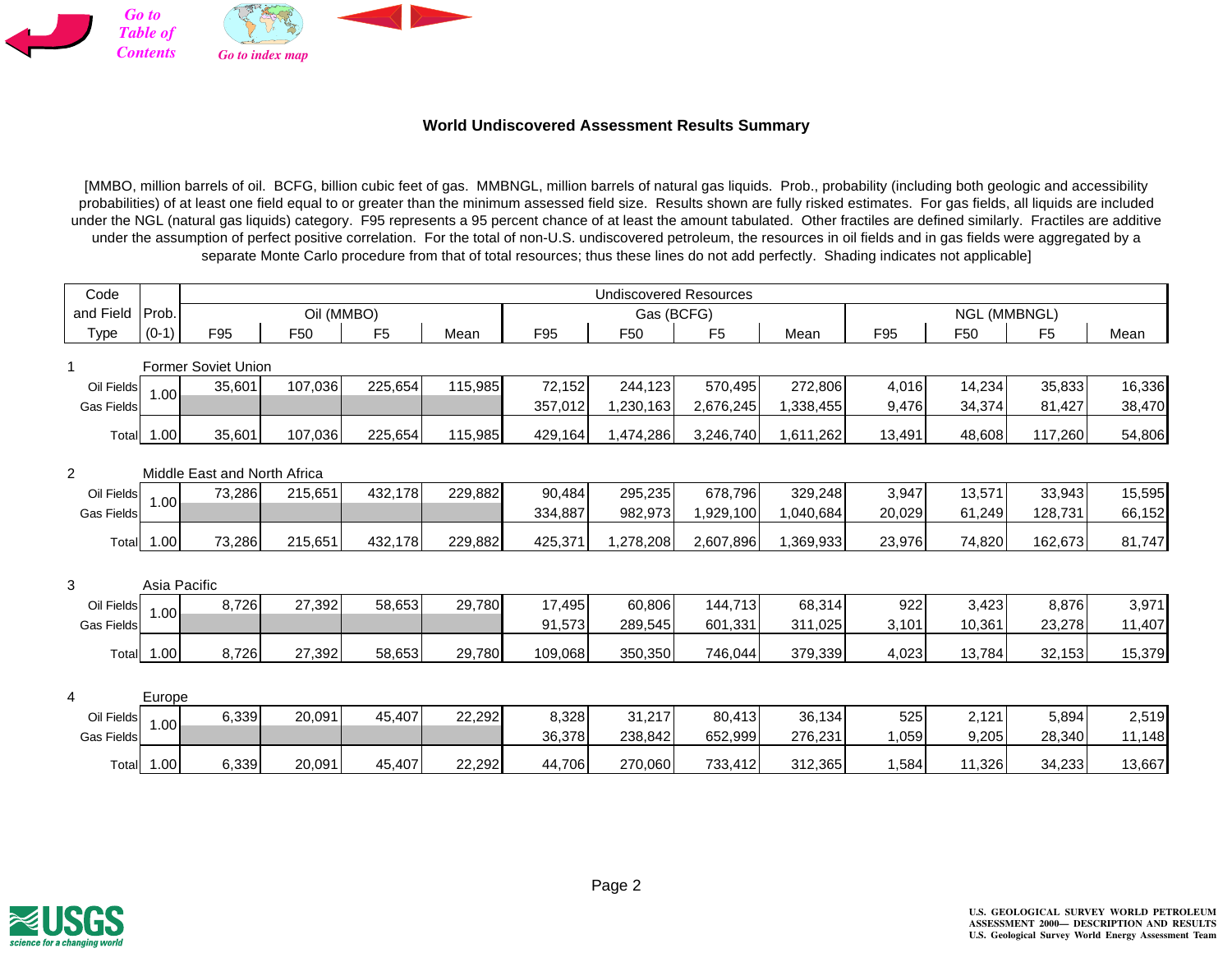

## **World Undiscovered Assessment Results Summary**

[MMBO, million barrels of oil. BCFG, billion cubic feet of gas. MMBNGL, million barrels of natural gas liquids. Prob., probability (including both geologic and accessibility probabilities) of at least one field equal to or greater than the minimum assessed field size. Results shown are fully risked estimates. For gas fields, all liquids are included under the NGL (natural gas liquids) category. F95 represents a 95 percent chance of at least the amount tabulated. Other fractiles are defined similarly. Fractiles are additive under the assumption of perfect positive correlation. For the total of non-U.S. undiscovered petroleum, the resources in oil fields and in gas fields were aggregated by a separate Monte Carlo procedure from that of total resources; thus these lines do not add perfectly. Shading indicates not applicable]

| Code              |            |                                   |            |                |         |        | <b>Undiscovered Resources</b> |                |         |       |                 |                |        |
|-------------------|------------|-----------------------------------|------------|----------------|---------|--------|-------------------------------|----------------|---------|-------|-----------------|----------------|--------|
| and Field Prob.   |            |                                   | Oil (MMBO) |                |         |        | Gas (BCFG)                    |                |         |       | NGL (MMBNGL)    |                |        |
| Type              | $(0-1)$    | F95                               | F50        | F <sub>5</sub> | Mean    | F95    | F <sub>50</sub>               | F <sub>5</sub> | Mean    | F95   | F <sub>50</sub> | F <sub>5</sub> | Mean   |
| 5                 |            | North America (non-U.S.)          |            |                |         |        |                               |                |         |       |                 |                |        |
| Oil Fields        |            | 6,802                             | 70,837     | 157,491        | 70,491  | 11,754 | 85,536                        | 213,925        | 91,926  | 656   | 4,911           | 13,505         | 5,515  |
| <b>Gas Fields</b> | 1.00       |                                   |            |                |         | 8,690  | 60,598                        | 139,674        | 62,574  | 241   | 2,158           | 5,652          | 2,338  |
| Total             | 1.00       | 6,802                             | 70,837     | 157,491        | 70,491  | 20,444 | 146,134                       | 353,599        | 154,499 | 897   | 7,069           | 19,157         | 7,853  |
| 6                 |            | Central and South America         |            |                |         |        |                               |                |         |       |                 |                |        |
| Oil Fields        | 1.00       | 20,090                            | 92,658     | 230,727        | 105,106 | 30,352 | 147,403                       | 404,102        | 173,881 | 1,502 | 7,675           | 22,416         | 9,276  |
| <b>Gas Fields</b> |            |                                   |            |                |         | 65,816 | 273,591                       | 683,420        | 313,309 | 2,059 | 9,168           | 25,372         | 10,919 |
| Total             | 1.00       | 20,090                            | 92,658     | 230,727        | 105,106 | 96,168 | 420,994                       | 1,087,521      | 487,190 | 3,561 | 16,843          | 47,788         | 20,196 |
| $\overline{7}$    |            | Sub-Saharan Africa and Antarctica |            |                |         |        |                               |                |         |       |                 |                |        |
| Oil Fields        |            | 26,783                            | 68,999     | 124,447        | 71,512  | 47,393 | 130,775                       | 268,891        | 140,685 | 1,763 | 5,180           | 11,533         | 5,722  |
| <b>Gas Fields</b> | 1.00       |                                   |            |                |         | 36,081 | 89,369                        | 170,545        | 94,604  | 2,015 | 4,762           | 9,031          | 5,044  |
| Total             | 1.00       | 26,783                            | 68,999     | 124,447        | 71,512  | 83,474 | 220,144                       | 439,436        | 235,290 | 3,778 | 9,942           | 20,564         | 10,766 |
|                   |            |                                   |            |                |         |        |                               |                |         |       |                 |                |        |
| 8                 | South Asia |                                   |            |                |         |        |                               |                |         |       |                 |                |        |
| Oil Fields        | 1.00       | 1,032                             | 3,330      | 6,957          | 3,580   | 2,354  | 8,345                         | 19,888         | 9,370   | 90    | 357             | 967            | 420    |
| <b>Gas Fields</b> |            |                                   |            |                |         | 28,164 | 98,823                        | 228,759        | 110,240 | 516   | 1,873           | 4,878          | 2,184  |
| Total             | 1.00       | 1,032                             | 3,330      | 6,957          | 3,580   | 30,518 | 107,168                       | 248,647        | 119,610 | 606   | 2,230           | 5,845          | 2,604  |